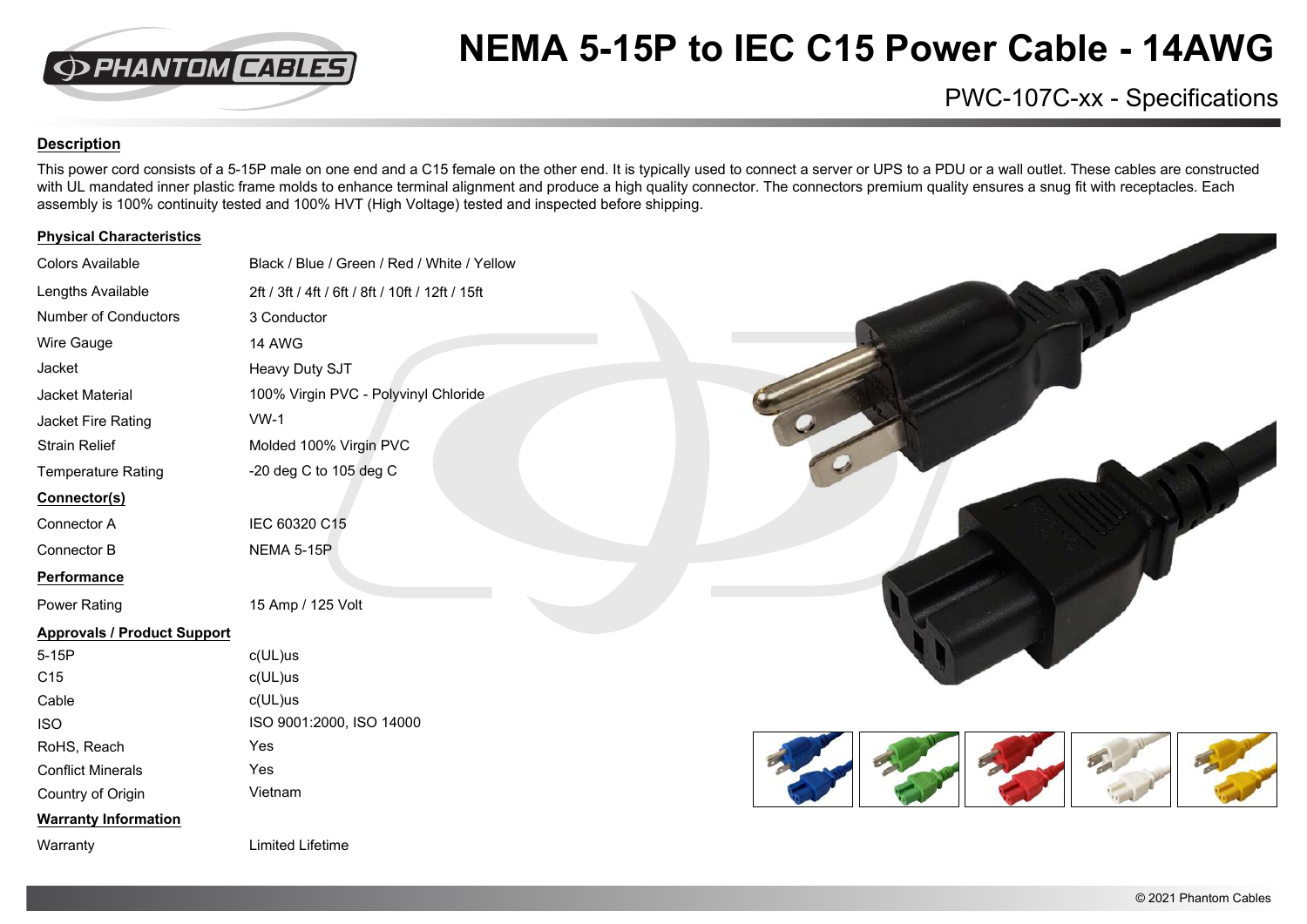

## **NEMA 5-15P to IEC C15 Power Cable - 14AWG**

PWC-107C-xx - Line Drawing



THE CABLE MARKING IS CONCAVE LETTERING MOULD